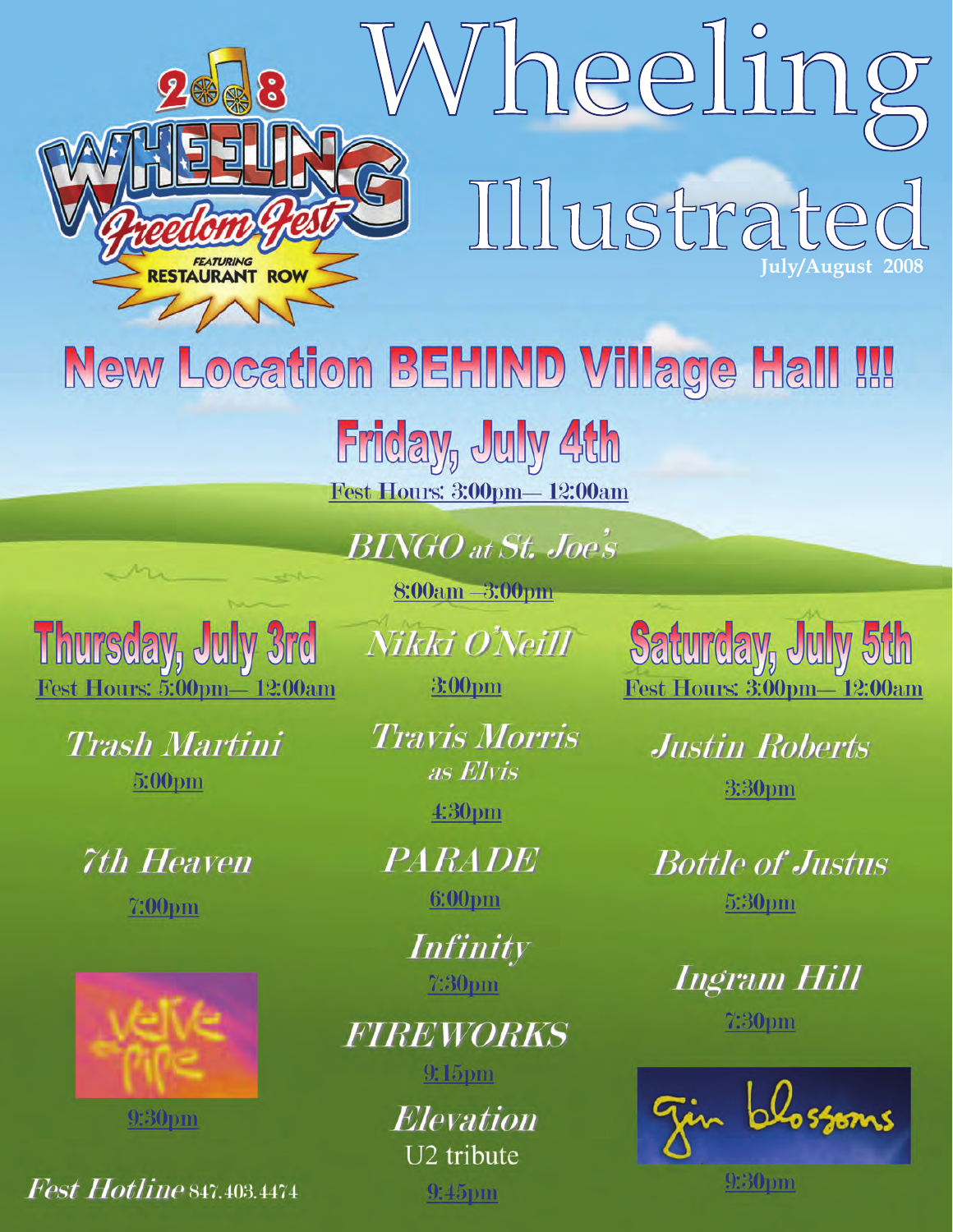# The  $Health \simeq$ Corner<sup>2</sup>

# Wheeling Community Blood Drive

The Wheeling Board of Health will be hosting a blood drive July 9, 2008 at the Fire Station on Dundee Road adjacent to the Village Hall. The drive will run from 1:30 p.m.  $-7$  p.m.

You may not truly realize it when you make your donation, but the blood you give today will be there to help someone's life tomorrow. In turn, if you ever require blood transfusions at some time in your life (and 50% of us will), it will be there for you because someone donated to save yours.

Appointments are greatly appreciated for our blood drive. Appointments start at 2 p.m. For appointments please call Health Officer Beverly Slaby at 847-229-4768 or email her at bslaby@wheelingil.gov Walk-ins are always welcomed! We look forward to seeing you at our blood drive.

### **MARK YOUR CALENDARS!!**

The Wheeling Board of Health is holding a Community Health Fair & Open House on Saturday, October 18, 2008 from 9 a.m. until 1 p.m. at the Wheeling Park District Recreation Center.

More details to follow in the next Wheeling Illustrated.



# The Clerk's Corner

and Elaine Simpson, Village Clerk

# Here are some helpful Summer Hints!

•Please remember that at this time of year residents are out walking, bike riding, skating, etc. As a courtesy to residents please do not park your car across the sidewalk. It is against the law to park on public sidewalks.

•When walking your dog please remember to pick up after him/her. This is a courtesy to your neighbors but it is also the law.

•If you wish to hold a block party this year the village has forms that need to be filled out for approval. You should call 847-459-2600 and we will be happy to mail one to you. Remember to have everyone in the area where the party will be sign off on the application, whether they will be attending or not.

•August 5, 2008 is National Night Out; if your area is interested please fill out a block party application, also contact Officer Scott Laverd at 847-459-2994. It is such a fun time, the Fire and Police Department will stop at all the gatherings with our Police dog, Duke, and McGraw from the Fire Department.

•School starts again the week of August 25th, please watch for school crossing guards and remember to stop when the red school bus lights are flashing and the stop arm is out.

•Just a friendly reminder for drivers, please remember to slow down and pull over for emergency vehicles







Dean



Ken







2 Pat Horcher

Abruscato

Argiris

Brady

Bob Heer

Mike Horcher

Elaine Simpson

The Village of Wheeling President, Board of Trustees and Village Clerk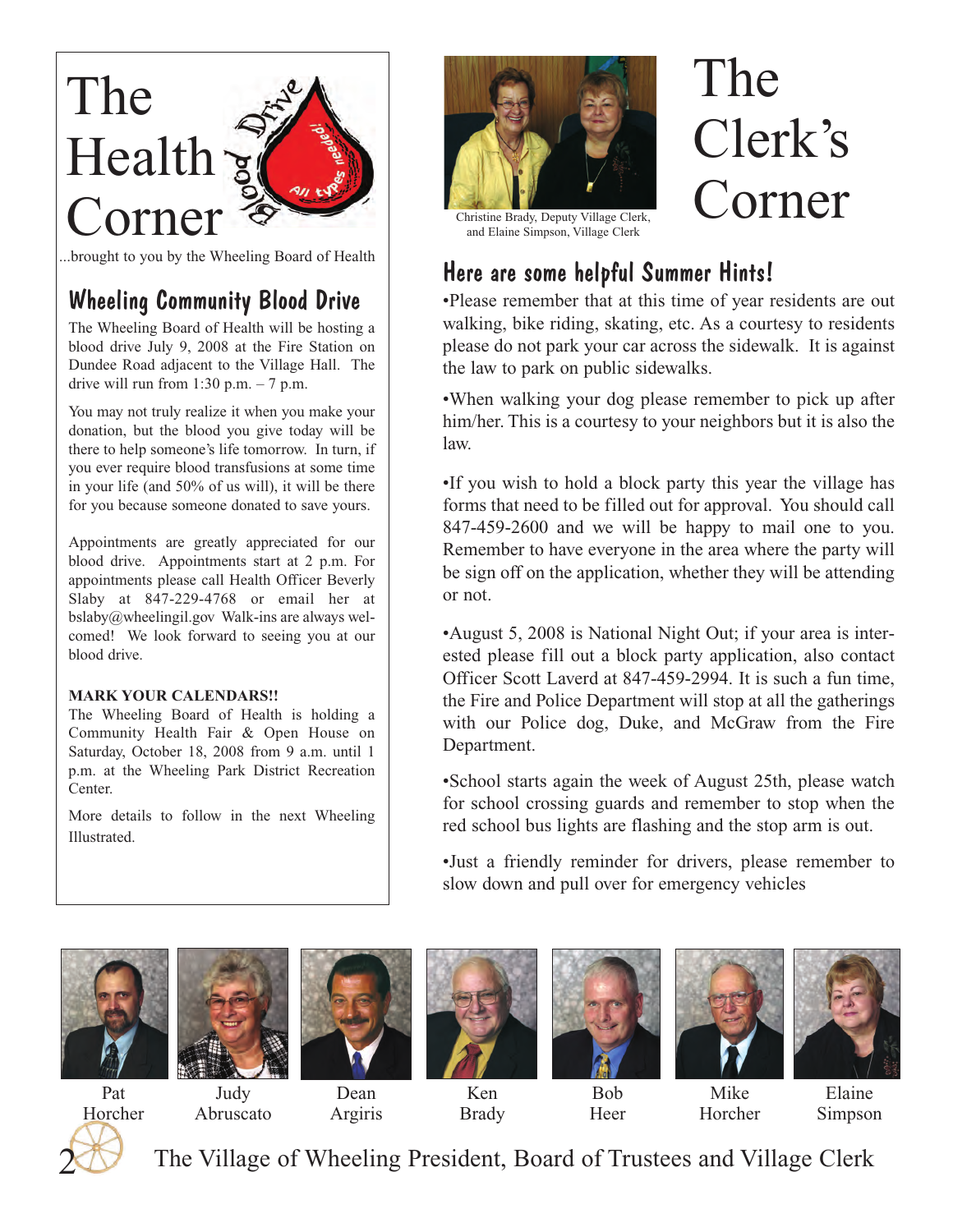# Want a home of your own, but can't meet the down payment and closing costs?

The Village of Wheeling, in association with a number of Illinois communities, now offers a way for you to get a home of your own through their sponsorship of the Assist Program, a first-time homebuyer's down payment assistance program.

**What is Assist?** Assist is a program for individuals and families with a FHA/VA, or conventional, 30-year, fixed-rate mortgage and offers a full 4.25% cash gift on the amount borrowed on a mortgage to qualified homebuyers for homes in Wheeling. The cash gift may be used to offset some or all of the home loans down payment and closing costs. Assist minimizes the amount of money you need on hand to purchase your home.

**Am I Eligible?** The program is open to individuals and families who:

- meet the income and purchase price requirements.  $\qquad \qquad$  - have not owned a home in three years.

- meet the qualifying requirements for a mortgage loan.  $\cdot$  will use the home as their principal residence.

- will use the program for a home purchase, not refinance.

**What Type of Home Can I Buy And How Much Can I Spend?** Homes that meet the program guidelines are new or existing, owner-occupied, single family homes, town homes and condominiums. Purchase Price and Income Limits are as follows:

| <b>Purchase Price Limits: New</b> |           | <b>Existing</b> | <b>Income Limits:</b> | <u>1 or 2 persons</u> | 3 or more |
|-----------------------------------|-----------|-----------------|-----------------------|-----------------------|-----------|
|                                   | \$325,890 | \$325,890       |                       | \$71,600              | \$82,340  |
| TT.<br>$\mathbf{r}$ $\mathbf{r}$  |           |                 |                       |                       |           |

#### **How Do I Sign Up?**

1.Contact any of the Wheeling-area participating lenders set out below.

2.Meet the program guidelines and qualify for the new home

3.Close on your purchase and enjoy your new home.

### **Participating Lenders:**

| Elizabeth Prickett                                       | Bob Wehman                                                              | Dave Adkins                       | Jodi Wail                       |
|----------------------------------------------------------|-------------------------------------------------------------------------|-----------------------------------|---------------------------------|
| National City Bank                                       | US Bank Home Mtg.                                                       | Blackhawk Bank                    | Countrywide Home Loans          |
| $(630)$ 514-9661                                         | $(630)$ 236-5480                                                        | $(815)$ 986-7103                  | $(708)$ 364-9722                |
| Charlie Zine                                             | Paul Leuken                                                             | Howard Ackerman                   | John McCartney                  |
| Amcore Bank                                              | 1st Advantage Mortgage                                                  | Fifth Third Bank                  | Wells Fargo Home Mortgage       |
| $(630)$ 862-2482                                         | $(630)$ 376-0507                                                        | (312) 704-4144                    | $(630)$ 820-5219                |
| Eileen O'Brian                                           | Brian Harbour                                                           | Denise Miano                      | Anthony Partipolo               |
| Cherry Creek Mortgage                                    | Allied First Bank                                                       | Park National Bank                | Draper and Kramer               |
| $(630-379-8500)$                                         | $(630)$ 801-2380                                                        | $(630)$ 386-3882                  | $(630)$ 797-7238                |
| Dale Friese<br>American Bank & Trust<br>$(630)$ 845-4373 | Melissa Houdek<br>Professional Mortgage Partners<br>$(630)$ 598-2334 x3 | Steve McCormick<br>(630) 806-2112 | First Centennial Mortgage Corp. |

## Garbage Guidelines

The Village would like to remind residents of the guidelines for appropriate refuse and recycling collections completed by Waste Management (WM). If you require additional information, please contact WM at 800-796-9696, or Public Works at 847-229-4626.

\*Refuse carts, recyclable carts, and yard waste shall be placed at the curbside by 6 a.m. on the scheduled day of collection. No items shall be placed at the curbside prior to 5 p.m. the day before scheduled collections.

**\*All empty carts, or refuse not collected, must be removed from the curb by, or before, 8 a.m. the day after collection.**

**\*Appliances:** (washer, stove, furnace, dryer, freezer, dehumidifier, hot water heater, refrigerator, dishwasher, or air conditioner)

-Many local appliance companies will dispose of old appliances when a resident purchases a new one.

-There is a charge of \$25.00 per appliance collection. Resident must contact WM to pay in advance for collection.

**\*Bulk/Oversized Item** (couch, small table, television, mattress, etc) -One (1) bulk/oversized item is allowed per week, at no charge, per residence. Call WM prior to the collection day.

**\*Construction** (drywall, paneling, wood, etc.)

-Debris from do-it-yourself projects must be bundled or in bags/containers no greater than 45 pounds.

-Bundles (i.e. wood, etc) should not exceed 4 ft in length and 2 ft in diameter.

-Construction debris is an extra charge--\$10.00 per yard.

### **\*Recycling:**

-Do not mix household refuse with recycling!

-Do not place recyclables in plastic bags.

-Flatten cardboard into 2'x 2' squares and place inside cart. Or flatten to 2'x 2', tie, bundle and place next to recycling cart.

- No motor oil, anti-freeze, chemicals, or hazardous waste.

### **\*Yard Waste:**

-Must be placed in biodegradable Kraft paper bags or in 32-gal containers (marked with a red "X" around the body of the container), not weighing over 45 pounds.

-Brush must be bundled and tied with biodegradable twine, or string. Limbs, or branches, should not exceed 3 inches in diameter. Bundles should not exceed 4 ft in length and

3

2 ft in diameter. Bundles should not weigh over 45 pounds.



-Yard waste in plastic bags or cardboard boxes will not be collected.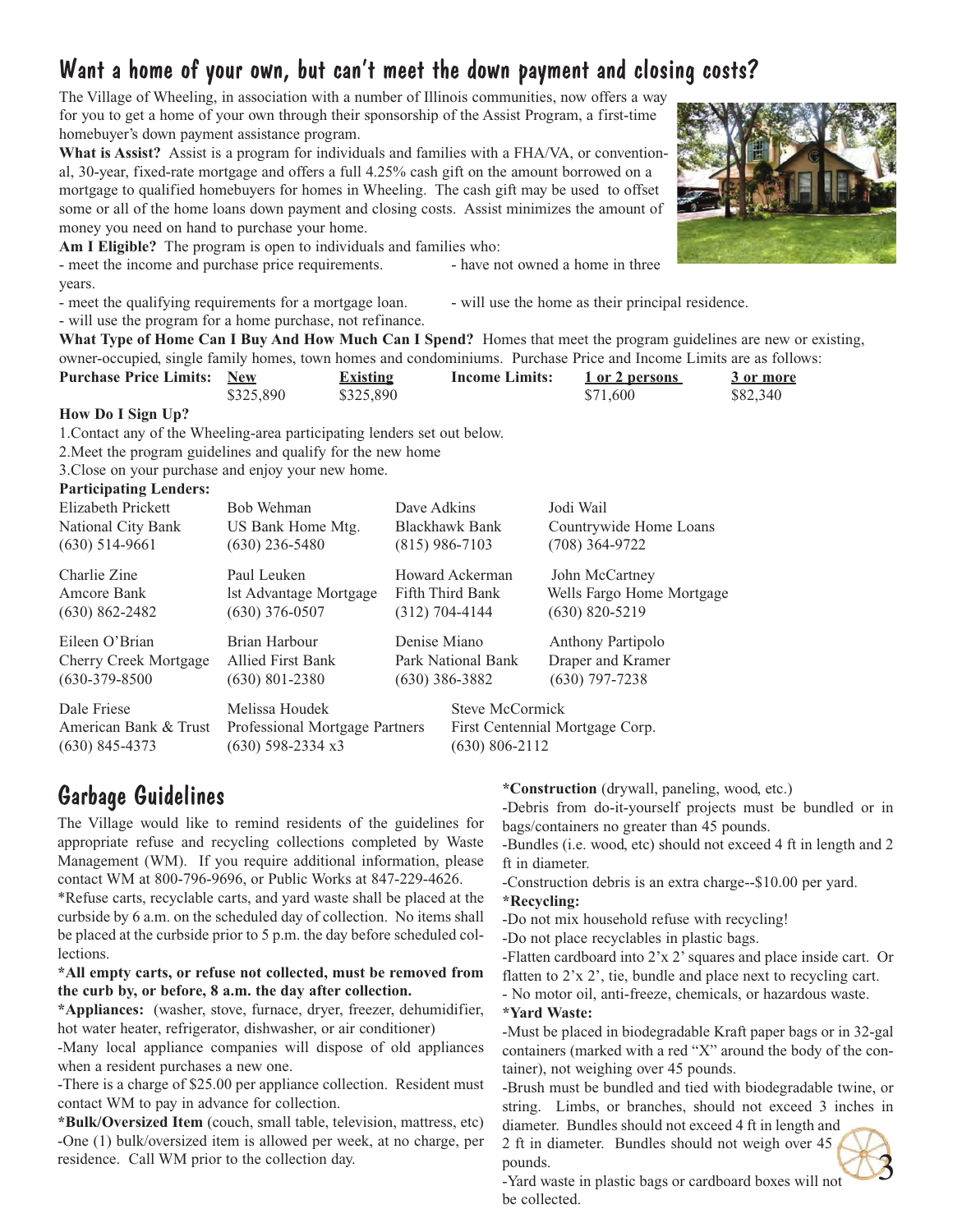### Together We Can Make a Difference

Most people assume that "gangs" are a police issue, when in fact they are a community issue. All members of the communi-

pOLIC<sub>I</sub> ty MUST get involved in the fight against gangs. Here are some suggestions:

WHEELING •Citizens who observe suspected gang activity MUST call the police immediately – this can be done anonymously.

> •Homeowners MUST make sure common areas around their property are brightly illuminated at night.

•Neighborhood residents CAN form neighborhood watch clubs with the help of the Wheeling Police Crime Prevention Unit.

- •Citizens SHOULD report any graffiti they see.
- •Property owners MUST remove graffiti so that their property does not become a "painter's canvass" for rival gangs.

•Residents should NOT leave valuables in plain view inside parked vehicles.

•Neighbors MUST meet each other, talk to each other and watch out for each other. Your neighborhood is simply that, YOUR NEIGHBORHOOD! Help us stand up for it.

It takes an entire community to help safe guard a child from gang influence. PARENTS MUST actively work to keep their children from the influence of gangs. Here are some suggestions for parents:

- make time to spend with your child
- teach and practice desirable social values

• be involved in every aspect of your child's life

## Senior Citizen Home Repair Fraud

Although summer holds the promise of warmer weather, it also holds the guarantee that scam artists will hone in on their prey: senior citizens. Every year, families are victimized by predators that go from neighborhood to neighborhood doing "home repair." It is not limited to any one community or neighborhood; it can and does happen in every part of the country. One example that comes to mind occurred last year, when, one afternoon, the phone rang in the dispatch center…

"911, what's your emergency?" "Someone stole \$200 from my mother!" the frantic caller replied. The police responded and spoke with the daughter and the victim. The victim, a 93 year old Wheeling resident, explained that earlier in the day, two men knocked on her door explaining that they were there to "repair" her driveway.

They told her they had done it in the past (which was not true) and that they would be happy to give her a good deal since she was a repeat customer. She reluctantly agreed. Without her knowledge, they poured some dirty motor oil on the blacktop driveway and spread it around with an old mop (the motor oil temporarily makes the blacktop shiny, as if it were newly repaired.)

When finished, they explained the job required more effort than normal and demanded \$2500. She balked, and after a few minutes of haggling back and forth, she finally blurted out, "Look,

I'll give you \$200 and not a penny more!"

• know who your child's friends are and where they live

• get your child involved in after-school and/or park district programs

> • volunteer to coach or otherwise help out with the activities your child is involved in

• openly talk with your child about gangs, drugs and alcohol

• consider asking trusted neighbors to "help keep an eye on" your child

• BE PARENTS - TAKE CONTROL OF YOUR FAMILY

If you suspect your child may be dabbling in dangerous behavior there are plenty of community resources available to assist you.

•OMNI Youth Services (847-540-0680) offers a wide variety of counseling services for middle school through high school aged kids and their families.

• The Wheeling P.D.'s Social Services Unit (SSU) specializes in free short-term counseling for individuals and families.

• The Wheeling P.D.'s Youth/School Resource Unit works very closely with the above listed service providers.

• The Greater Wheeling Area Youth Outreach (GWAYO), 847- 759-0679, offers free after-school academic and social support to qualified "at risk" youths from 6th through 12th grade.

Officer Laverd and Officer Robertson are happy to facilitate a Gang Awareness presentation to schools, civic organizations, or homeowner associations. For more information please call the Police Department at 847-459-2632 and ask for Crime Prevention.

Two hundred dollars for spreading dirty motor oil on her driveway… Needless to say, the thieves knew they had hit pay dirt. Not only did she pay them the money, she allowed them in the house so that they could see she had plenty more cash on hand.

The victim had no intention of calling police as she felt she had negotiated a good deal. However, when the daughter came home and found out what had occurred, she immediately called police. Here's the kicker: three days later, the scam artists returned, this time pounding on the door, yelling that she had to get out as there was a "fire in the backyard" and she was in danger. Luckily, because she had been counseled by police three days earlier, she did not comply and instead immediately called police. Had she run out of the house as they instructed, there is no doubt they would have gone straight for her cash. Fig. 2013. This is the success of the success of the 4 Crime Prevention and the Section angle of the Eurist Crime Prevention and the Section Crime Prevention Unit at the Higher from the different large the success of plea

Officer Laverd of the Wheeling Police Department Crime Prevention Unit explains, "We advise seniors to not even open the door for anyone they are not expecting. If there is a knock at the door and it appears to be a utility employee, municipal employee, etc. we suggest the senior call the agency to verify the employee is legitimately there."

In addition, Officer Laverd stated that residents need to watch out for their elderly family members and neighbors, "If you see a repair truck in the driveway of a senior, feel free to check it out. If you are suspicious in any way, call police and have them look into it," Officer Laverd further explained.

Following some common sense preventative measures can help "harden the target," reducing the likelihood that these scam



**REDEP** 



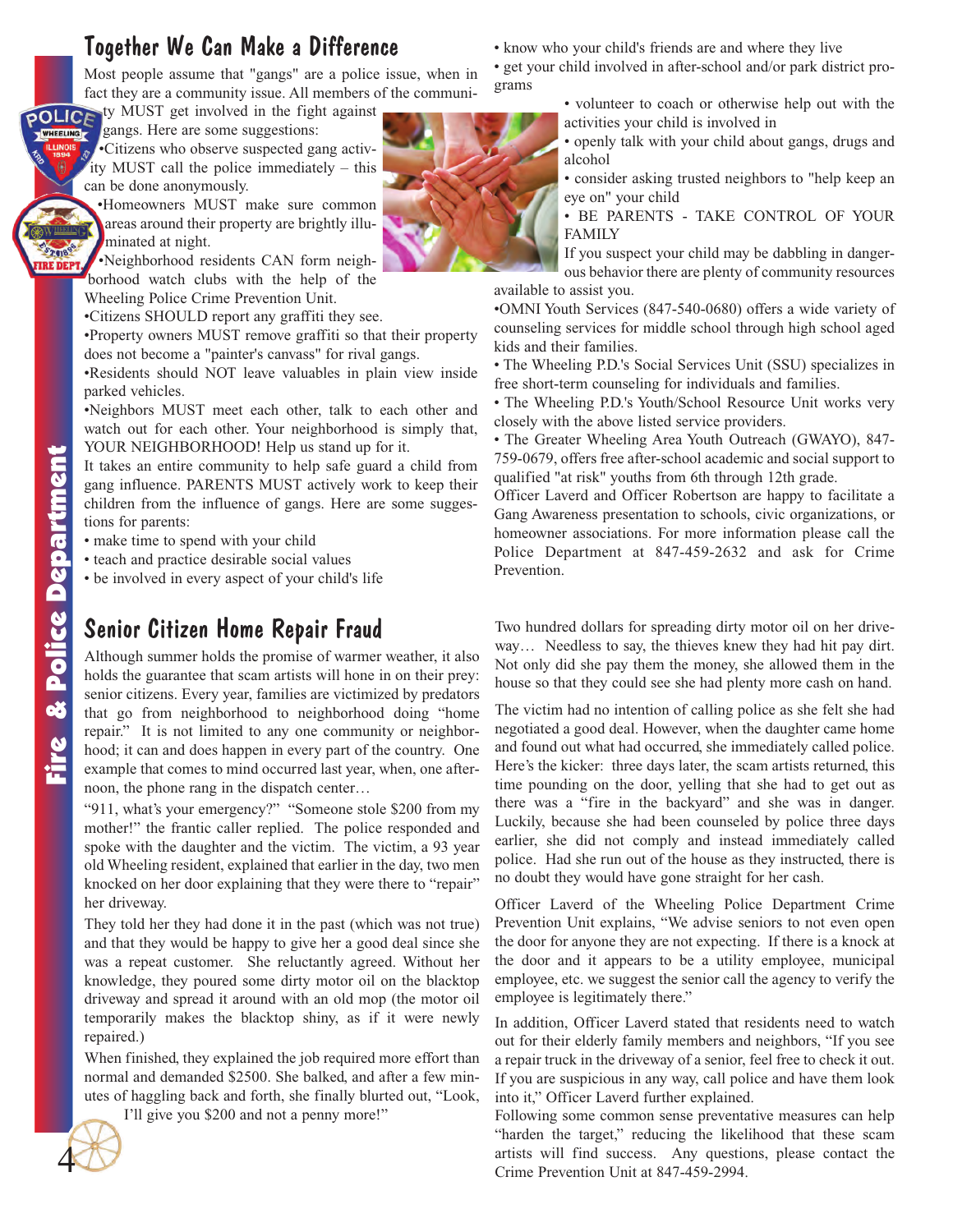5

## Floods are no Myth; Be Prepared for the Unexpected

Discounts on homeowner flood insurance premiums are just one Effective May 1, 2007, our rating was upgraded to Class 7, of many benefits residents enjoy as a result of Wheeling's proac-which provides a 15 percent discount on flood insurance politive approach to flood hazard damage reduction. A 26-year cies for properties located within the special flood hazard member of the National Flood Insurance Program (NFIP), area. Policies issued for properties outside the special flood Wheeling has joined a national effort to minimize property dam-hazard area continue to receive a 5 percent discount. The age in cases of flooding and provide affordable flood insurance Village of Wheeling continues to be proactive in preventative to all homeowners, whether or not they are located in or near a initiatives, including: flood plain. As part of its NFIP commitment, the Village pro-**Stream maintenance** – The Village regularly inspects water vides a range of public information on flooding potential, pre-ways to ensure they are clear of debris and potential obstrucvention, safety, and other issues. For more information about the tions. The Village is currently in the design stage of a stream National Flood Insurance Program and flood insurance, call 1- bank stabilization and erosion control project along a portion 800-427-4661. Copies of the recently revised Flood Insurance Rate Maps (FIRMs) can be reviewed at the Community Development Department and the Indian Trails Public Library.

### **LOCAL FLOOD HAZARD POTENTIAL**

The Village's proximity to waterways such as the Des Plaines River, Buffalo Creek and McDonald Creek tributaries adds scenic charm to historic Wheeling. Unfortunately, those same waterways raise the hazard of flooding during heavy rains. Standard homeowners insurance does not cover flooding. Through the 1960s, private insurance company rates on flood insurance were prohibitively high. These excessively high prices **DEVELOPMENT REGULATED** made it almost impossible to carry flood insurance. The NFIP, formed in 1968, is designed to subsidize the cost of flood insurance to member communities, qualify them to receive disaster relief and establish minimum national standards to reduce flood losses.

### **HIGH CRS RATING**

One of eight inaugural NFIP communities in Illinois, Wheeling designed programs to exceed minimum standards and optimize benefits to Village residents. In 1992, the NFIP implemented the Community Rating System (CRS) to reward efforts of communities that go above and beyond the basic requirements.

of Buffalo Creek west of Route 83.

**Regulating new construction** – New buildings in the flood zone must meet requirements for elevation and flood-proofing. Village planners ensure that the new developments don't raise flood risk for neighbors in the community.

**Keeping residents informed of flood risk and how to minimize impact.** Flooding is not a topic the Village wants to highlight, but our residents must be aware of the potential for flooding. Tools such as this newsletter enable us to keep residents informed in the event of flooding.

Development of any type within special flood hazard areas is strictly regulated. In order to construct a building or addition, perform any grading or fill any other type of construction in these areas, an individual must obtain a special 'floodplain development permit.' This permit is issued in conjunction with other construction permits to assure that the new construction will not be susceptible to flood damage or cause increased flood damage potential to neighboring properties. Floodplain development regulations can be found on the Village website at www.wheelingil.gov in Title 22 of the Municipal Code which can be found under Reference Desk on the Home Page or by contacting the Community Development Department at 847-459-2620.

With flooding a possibility, especially during the summer storm season, preparation is the best defense. Safeguarding people, protecting buildings and purchasing flood insurance are keys to defending against floods.

### **PROTECT YOUR PROPERTY**

To flood-proof a structure, start by elevating or relocating electrical panel boxes, furnaces, water heaters and washer/dryers to areas least likely to be flooded. Install basement floor drains and interior and exterior backwater valves. Consider erecting interior flood walls around utilities. Move essential items and furniture to the upper floors of your home if flooding is likely. Keep materials such as sandbags, plywood, plastic sheeting and lumber handy for emergency waterproofing. More Flood Protection Information is available from FEMA through a link from the Home Page of the Village of Wheeling website at www.wheelingil.gov Information is also available for review at the Indian Trails Public Library.

### **PERSONAL SAFETY**

During periods of high water, stay out of the basement where breaker boxes and electrical wiring present the risk of shock. If you know high water is imminent, shut off the electricity, gas and water. Keep your family together and make sure everyone has identification. Move everyone, including pets, to high ground. Rescue crews cannot reach you once the water becomes two-feet deep. Don't drive across flooded roads where your vehicle could stall. Flowing water above your knees can generate dangerous currents. Avoid walking through it.

#### **VILLAGE MONITORS RISING WATER LEVELS**

When heavy rains strike, the Village monitors rising water levels with gauges strategically located throughout the Village. Comparing data with historic records, the Village can predict areas of potential flooding. In the event of a flooding situation, Village staff is mobilized to notify people in affected areas. In some situations, notification may be made by phone. Road closure information is available from radio stations.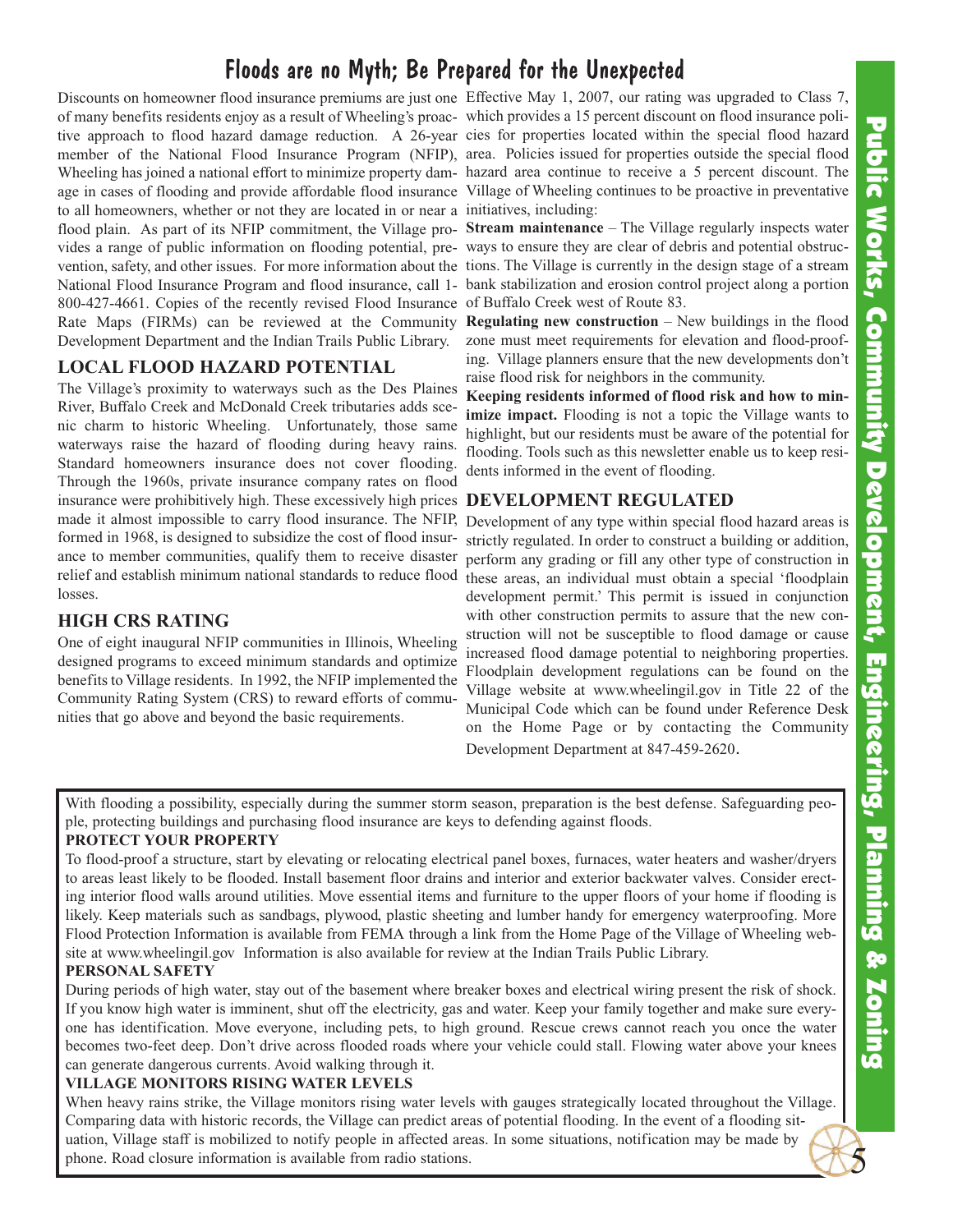|                                                                                                          | Safe Drinking Water Act (SDWA) that informs                                                                                                                                                                                                                        |                                                                                                                                                                                                                                                                            |                                                                                                                                   |                                                                                                                                     | As water travels over the surface of the                                                                                                                                                                                                                                                                                                                                                      |                                                                                                                                                                                                                                                                                                                                                                                                                                                      |                                                                                                                                                                                                                                                                                                                                                                                                                                                                                                                                  |                                                                                                                                                                                                                                                                                                                                                                                                                 |                                                                                                                                                                                                                                                                                                          | at risk from<br>Immuno-compromised persons such as persons with cancer undergoing<br>infection by<br>guidelines on appropriate means to lessen the risk of                                                                                                                                                                                                                                                                                                                      |                                      |                                                                                                                                                                                                                                                                                                                                                                                                                                                                              |
|----------------------------------------------------------------------------------------------------------|--------------------------------------------------------------------------------------------------------------------------------------------------------------------------------------------------------------------------------------------------------------------|----------------------------------------------------------------------------------------------------------------------------------------------------------------------------------------------------------------------------------------------------------------------------|-----------------------------------------------------------------------------------------------------------------------------------|-------------------------------------------------------------------------------------------------------------------------------------|-----------------------------------------------------------------------------------------------------------------------------------------------------------------------------------------------------------------------------------------------------------------------------------------------------------------------------------------------------------------------------------------------|------------------------------------------------------------------------------------------------------------------------------------------------------------------------------------------------------------------------------------------------------------------------------------------------------------------------------------------------------------------------------------------------------------------------------------------------------|----------------------------------------------------------------------------------------------------------------------------------------------------------------------------------------------------------------------------------------------------------------------------------------------------------------------------------------------------------------------------------------------------------------------------------------------------------------------------------------------------------------------------------|-----------------------------------------------------------------------------------------------------------------------------------------------------------------------------------------------------------------------------------------------------------------------------------------------------------------------------------------------------------------------------------------------------------------|----------------------------------------------------------------------------------------------------------------------------------------------------------------------------------------------------------------------------------------------------------------------------------------------------------|---------------------------------------------------------------------------------------------------------------------------------------------------------------------------------------------------------------------------------------------------------------------------------------------------------------------------------------------------------------------------------------------------------------------------------------------------------------------------------|--------------------------------------|------------------------------------------------------------------------------------------------------------------------------------------------------------------------------------------------------------------------------------------------------------------------------------------------------------------------------------------------------------------------------------------------------------------------------------------------------------------------------|
| 2007 Annual Drinking Water Quality Report<br>January 1, 2007 to December 31, 2007<br>Village of Wheeling | The Water Quality Report, also known as the Consumer Confidence Report, is an annual report required by the<br>consumers on the quality of the Village's drinking water as well as the source of their drinking water.<br><b>WHAT IS THE WATER QUALITY REPORT?</b> | through the Northwest Water Commission, which in turn receives water thorough the City of Evanston.<br>The Village of Wheeling is committed to providing all consumers with safe and reliable drinking water.<br>The Village of Wheeling receives water from Lake Michigan | REPORT?<br>Please contact Roel Martinez, Water Field Supervisor, at 847-229-4805.<br>WHO CAN I CONTACT FOR INFORMATION ABOUT THIS | Este informe contiene informacion muy importante sobre el agua que usted bebe. Traduzcalo o hable con alguien que lo entienda bien. | and or through the ground, it dissolves naturally-occurring minerals and, in some cases, radioactive material, and can pickup substances resulting from the presence of animals or from<br>The sources of drinking water (both tap water and bottled water) include rivers, lakes, streams, ponds, reservoirs, springs and groundwater wells.<br>SOURCES OF DRINKING WATER<br>human activity. | be naturally occurring or result from urban storm water run-off, industrial or domestic wastewater discharges, oil<br>Microbial contaminants, such as viruses and bacteria, which can come from sewage treatment plants, septic systems, agricultural livestock operations and wildlife;<br>Inorganic contaminants, such as salts and metals, which may<br>and gas production, mining or farming;<br>Possible contaminants present in water include: | Organic chemical contaminants, including synthetic and volatile organic chemicals, which are by-products of industrial processes and petroleum production, and can also<br>Pesticides or herbicides, which may come from a variety of sources such as agriculture, urban storm water run-off and residential uses;<br>be the result of oil and gas production and mining activities.<br>systems:<br>come from gas stations, urban storm water run-off and septic<br>Radioactive contaminants which can be naturally occurring or | Drinking water, including bottled water, may reasonably be expected to contain at least small amounts of some contaminants. The presence of contaminants does not necessarily<br>indicate that water poses a health risk. More information about contaminants and potential health effects can be obtained by calling the Environmental Protection Agency (EPA)<br>Safe Drinking Water Hotline at 800-426-4791. | In order to ensure that tap water is safe to drink, EPA prescribes regulations which limit the amount of certain contaminants in water provided by public water systems. FDA<br>egulations establish limits for contaminants in bottled water which must provide the same protections for public health. | Some people may be more vulnerable to contaminants in drinking water than the general population. Immuno-compromised persons such as persons with cancer<br>chemotherapy, persons who have undergone organ transplants, people wi<br>Cryptosporidium and other microbial contaminants are available from the Safe Drinking Water Hotline (800-426-4791).<br>EPA/CDC<br>from their health care providers.<br>These people should seek advice about drinking water<br>infections. | INTERESTING FACTS ABOUT WATER (H2O). | In the US, the average total home use of water per person is about 50 gallons per day.<br>Sources of water pollution include fertilizers, oil spills, agriculture runoff, sewage,<br>It takes 12-20 gallons of water to run an automatic dishwasher for one cycle.<br>A typical garden hose can deliver 50 gallons of water in five minutes.<br>A pineapple is made up of about 80% water.<br>75% of the Earth is covered with water.<br>storm water, and industrial wastes. |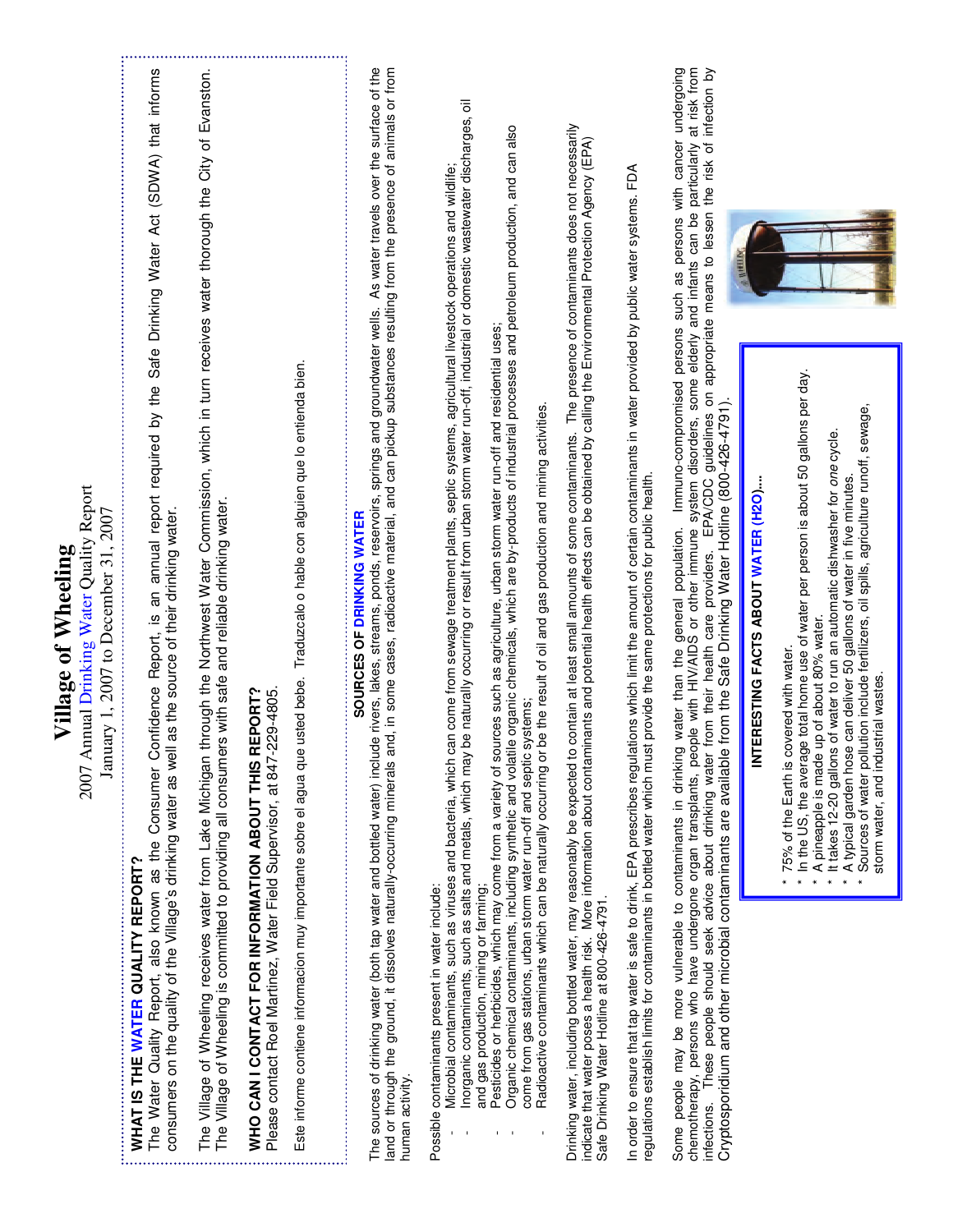# SOURCE WATER ASSESSMENT **SOURCE WATER ASSESSMENT**

located far enough offshore that shoreline impacts are not considered a factor on water quality. However, at certain times of the year the potential for contamination exists due to the proximity of the North Shore Channel and wet-weather flows. In addition, the proximity to a major shipping land adds to the susceptibility of these intakes. Water supply officials from The Illinois EPA considers all surface water sources of community water supply to be susceptible to potential pollution problems. The very nature of surface water allows contaminants The Illinois EPA considers all surface water sources of community water supply to be susceptible to potential pollution problems. The very nature of surface water allows contaminants to migrate into the intakes with no protection only dilution, which is the reason for mandatory treatment for all surface water supplies in Illinois. All three of Evanston's intakes are Evanston are active members of the West Shore Water Producers Association. Coordination regarding water quality situations (i.e. spills, tanker leaks, exotic species, etc) is frequently Evanston are active members of the West Shore Water Producers Association. Coordination regarding water quality situations (i.e. spills, tanker leaks, exotic species, etc) is frequently discussed during the association's quarterly meetings. Lake Michigan, as well all the great lakes, has many different organizations and associations that are currently working to either discussed during the association's quarterly meetings. Lake Michigan, as well all the great lakes, has many different organizations and associations that are currently working to either maintain or improve water quality. Since the predominant land use within Illinois' boundary of Lake Michigan watershed is urban, a majority of watershed protection activities in this maintain or improve water quality. Since the predominant land use within Illinois' boundary of Lake Michigan watershed is urban, a majority of watershed protection activities in this to migrate into the intakes with no protection only dilution, which is the reason for mandatory treatment for all surface water supplies in Illinois. All three of Evanston's intakes are located far enough offshore that shoreline impacts are not considered a factor on water quality. However, at certain times of the year the potential for contamination exists due to the proximity of the North Shore Channel and wet-weather flows. In addition, the proximity to a major shipping land adds to the susceptibility of these intakes. Water supply officials from document is aimed at this purpose. document is aimed at this purpose.

# **Coliform Bacteria Coliform Bacteria**

# 2007 Regulated Contaminants Detected **2007 Regulated Contaminants Detected**

| <b>Ikely Source of</b><br>Contamination                                | Naturally present in the<br>environment                                                                                                               |
|------------------------------------------------------------------------|-------------------------------------------------------------------------------------------------------------------------------------------------------|
| Violation                                                              | ş                                                                                                                                                     |
| Positive E.coli or<br>Fecal Coliform<br>Total No. of<br><b>Samples</b> |                                                                                                                                                       |
| Fecal Coliform or E.coli Maximum<br><b>Contaminant Level</b>           | coliform positive, and one is fecal coliform or<br>Fecal coliform or E.coli MCL: a routine<br>sample and a repeat sample are total<br>E.coli positive |
| ositive<br>ighest<br>ġ                                                 |                                                                                                                                                       |
| Contaminant Level<br><b>otal Coliform</b><br>Maximum                   | 5% of monthly samples are<br>positive                                                                                                                 |
| Contaminant Level<br>Maximum<br>Goal                                   |                                                                                                                                                       |

# Lead and Copper; Date Sampled: 12/31/2005 **Lead and Copper; Date Sampled: 12/31/2005**

Action Level Goal (ALG): Llevel of contaminant in drinking water below which there is not known or expected risk to health. ALG's allow for a margin of safety. Action Level Goal (ALG): Llevel of contaminant in drinking water below which there is not known or expected risk to health. ALG's allow for a margin of safety. Action Level (AL): Concentration of a contaminant which, if exceeded, triggers treatment or other requirements which a water system must follow. Action Level (AL): Concentration of a contaminant which, if exceeded, triggers treatment or other requirements which a water system must follow.

| dumbing systems; erosion of<br>Corrosion of household |
|-------------------------------------------------------|
|                                                       |
| $< 0.100$ ppm                                         |
| $1.3$ ppm                                             |
| 1.3 ppm                                               |
|                                                       |
| 5p                                                    |
| dad g                                                 |
|                                                       |
|                                                       |

# **Regulated Contaminants Regulated Contaminants**

Maximum Contaminant Level (MCL): Highest level of a contaminant that is allowed in drinking water. MCL's are set as close to the Maximum Contaminant Level Goal as feasible using the Maximum Contaminant Level (MCL): Highest level of a contaminant that is allowed in drinking water. MCL's are set as close to the Maximum Contaminant Level Goal as feasible using the best available treatment technology. best available treatment technology

natural deposits

natural deposits

> Maximum Contaminant Level Goal (MCLG): Level of a contaminant in drinking water below which there is no known or expected risk to health. MCLG's allow for margin of safety. Maximum Contaminant Level Goal (MCLG): Level of a contaminant in drinking water below which there is no known or expected risk to health. MCLG's allow for margin of safety.

Mg/t: milligrams per litre or parts per million - or one ounce in 7,350 gallons of water Mg/l: milligrams per litre or parts per million – or one ounce in 7,350 gallons of water.

Ug/t micrograms per litre or parts per billion - or one ounce in 7,350,000 gallons of water. Ug/l: micrograms per litre or parts per billion – or one ounce in 7,350,000 gallons of water.

N/A: not applicable. N/A: not applicable.

Avg: Regulatory compliance with some MCLs are based on running annual average of monthly samples. Avg: Regulatory compliance with some MCLs are based on running annual average of monthly samples.

Maximum Residual Disinfectant Level (MRDL): Highest level of disinfectant allowed in drinking water.

Turbidity. Mmeasurement of the cloudiness of the water caused by suspended particles. We monitor it because it is a good indicator of water quality and the effectiveness of our system and Turbidity: Mmeasurement of the cloudiness of the water caused by suspended particles. We monitor it because it is a good indicator of water quality and the effectiveness of our system and Maximum Residual Disinfectant Level (MRDL): Highest level of disinfectant allowed in drinking water.<br>Maximum Residual Disinfectant Level Goal (MRDLG): Level of disinfectant in drinking water below which there is no known o Maximum Residual Disinfectant Level Goal (MRDLG): Level of disinfectant in drinking water below which there is no known or expected risk to health. MRDLG's allow for margin of safety. disinfectants. disinfectants.

Note: The State of Illinois requires monitoring of certain contaminants less than once per year because the concentrations of these contaminants do not change frequently. Note: The State of Illinois requires monitoring of certain contaminants less than once per year because the concentrations of these contaminants do not change frequently. Therefore, some of this data may be more than one years old. **Therefore, some of this data may be more than one years old.**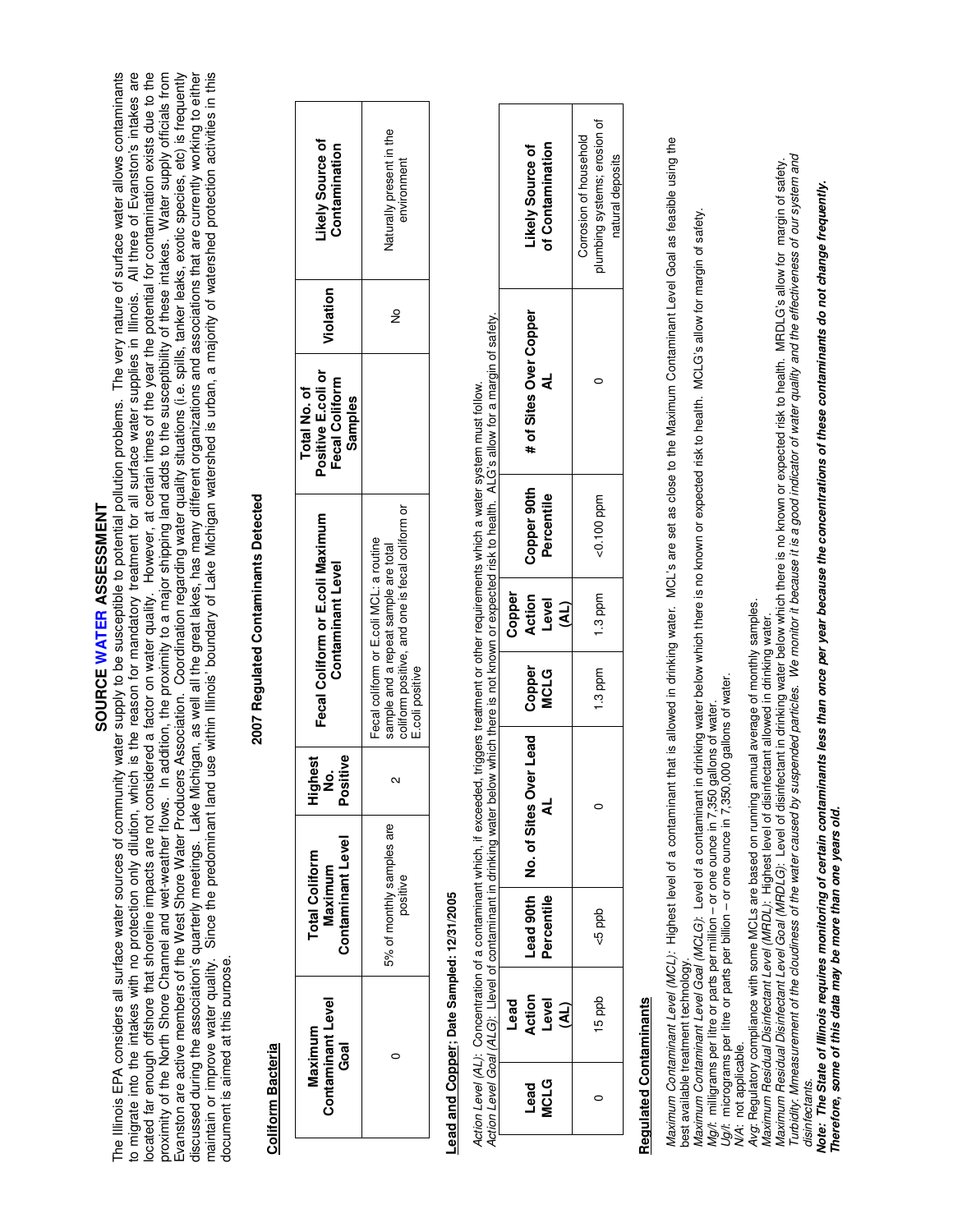| ikely Source of<br>Contaminant                | By-product of drinking water<br>chlorination | By-product of drinking water,<br>chlorination | Nater additive used to control<br>microbes |
|-----------------------------------------------|----------------------------------------------|-----------------------------------------------|--------------------------------------------|
| Violation                                     | ž                                            | ž                                             |                                            |
| Units                                         | add<br>B                                     | add<br>B                                      | ppm                                        |
| ี<br>≥ี                                       | 80                                           | 8                                             | MRDL=4                                     |
| <b>MCLG</b>                                   | ≸                                            | $\frac{8}{2}$                                 | MRDLG=4                                    |
| Range of Levels<br><b>Detected</b>            | $17.8 - 34.0$                                | $9.3 - 18.0$                                  | 0.84-0.86                                  |
| Level<br><u>ଟ</u><br><b>Detect</b><br>Highest | 34.0                                         | $\frac{0}{8}$                                 | $0.9 \text{ mg/L}$                         |
| <b>Collection Date</b>                        | 10/09/07                                     | 10/09/07                                      | 12/31/07                                   |
| Disinfectant & Disinfection<br>By-Products    | Total Trihalomethanes)<br><b>TTHMs Total</b> | Total Haloacetic Acids<br>(HAA5)              | Chlorine                                   |

# 2007 Evanston Water Quality Data<br>Detected Substances **2007 Evanston Water Quality Data Detected Substances**

| Contamination<br>Source of           | Soil Runoff                                                                                                | Added to promote dental<br>health | Runoff and natural erosion | Corrosion of household<br>plumbing | Corrosion of household<br>plumbing | Contamination<br>Source of           | By-product of drinking<br>chlorination | By-product of drinking<br>chlorination | Water additive used to<br>control microbes |
|--------------------------------------|------------------------------------------------------------------------------------------------------------|-----------------------------------|----------------------------|------------------------------------|------------------------------------|--------------------------------------|----------------------------------------|----------------------------------------|--------------------------------------------|
| Evanston Maximum                     | 0.46                                                                                                       | 1.13                              | 6.8                        | 5.8                                | 0.58                               | Evanston Maximum                     | 36.9                                   | 10.0                                   | 0.5395                                     |
| Evanston Minimum                     | 0.06                                                                                                       | 0.90                              | 6.8                        | မှာ                                | $\overline{Q}$                     | Evanston Minimum                     | 16.5                                   | 7.3                                    | 0.3754                                     |
| <b>Evanston Result</b>               | 98.9% of samples meet 0.3 NTU                                                                              | $\frac{0}{1}$                     | 6.8                        | မှာ                                | 0.13                               | <b>Evanston Result</b>               | 36.9                                   | 10.0                                   | 0.4                                        |
| wed<br><b>Highest Alloy</b><br>(MCL) | TT=Monitored by %<br>>xceeding 0.3 NTU and<br>max allowed is 1 NTU<br>exceeding 0.3 NT<br>max allowed is 1 | 4                                 | ⋚                          | Action Level=15                    | Action Level=1.3                   | wed<br><b>Highest Alloy</b><br>(MCL) | 80                                     | 80                                     | 4 MRLDG                                    |
| Goal                                 | ≸                                                                                                          | 4                                 | ⋚                          | ≸                                  | ≸                                  | (MCLG)<br>Goal                       | $\frac{1}{2}$                          | $\frac{1}{2}$                          | ⋚                                          |
| Substance                            | Turbidity (Cloudiness)                                                                                     | Fluoride (ppm)                    | Sodium (ppm)               | Lead (ppb)                         | Copper (ppm)                       | Disinfection By-Products             | Total Trihalomethanes(ppb)             | Total Haloacetic Acids (ppb)           | Chlorine                                   |

Total Organic Carbon: The total percentage of total organic carbon (TOC) removal was measured each month and the system met all TOC requirements set by IEPA, unless a TOC<br>violation is noted in the violation section. **Total Organic Carbon**: The total percentage of total organic carbon (TOC) removal was measured each month and the system met all TOC requirements set by IEPA, unless a TOC violation is noted in the violation section.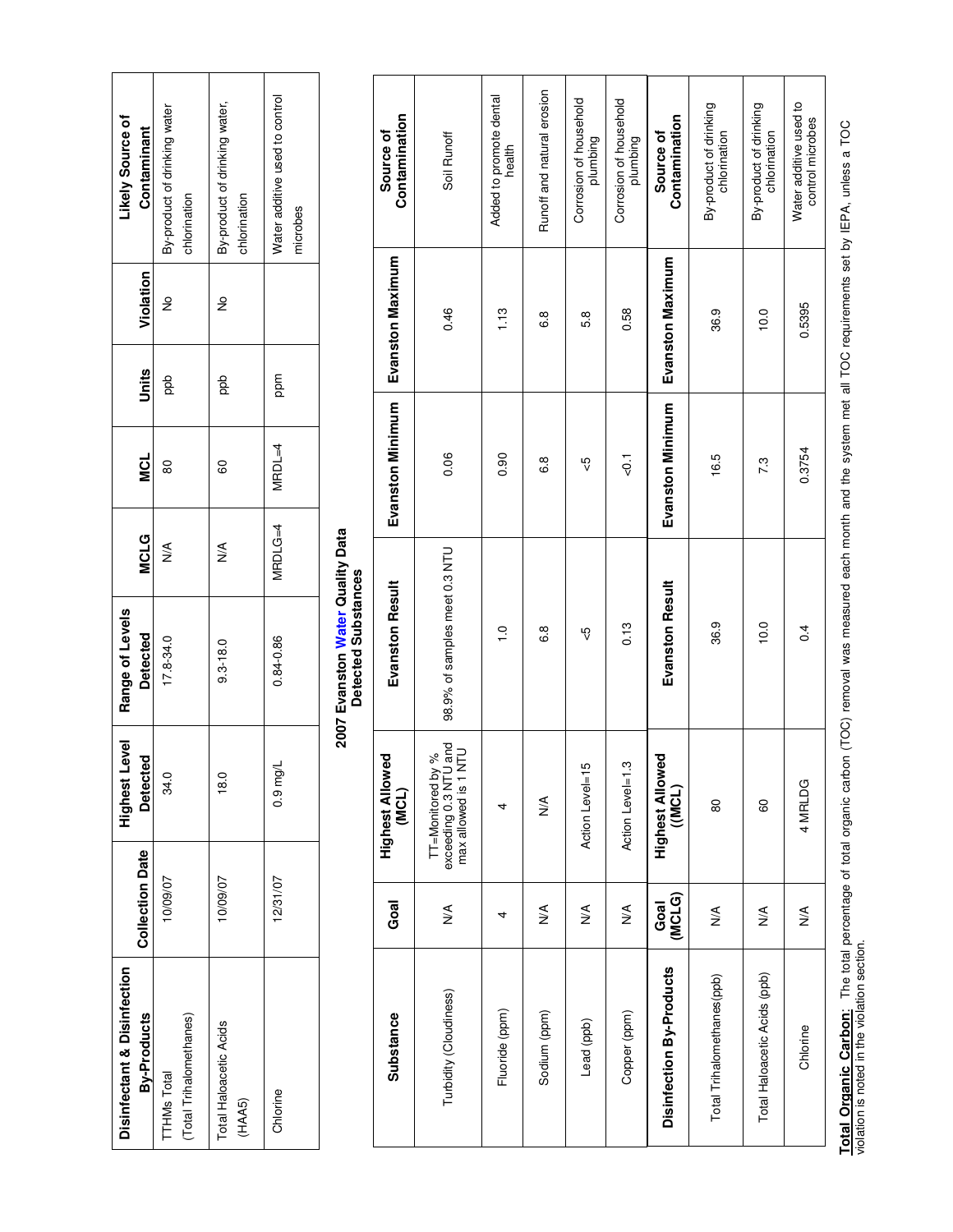| I          |
|------------|
|            |
|            |
| )<br>1     |
|            |
|            |
|            |
|            |
|            |
|            |
|            |
|            |
|            |
|            |
|            |
|            |
|            |
|            |
|            |
|            |
| )<br>)<br> |
|            |

| Radioactive Contaminants       | <b>MCLG</b>         | <b>NCL</b>                                                                                                                                  | Level Found    | Synthetic Organic Contaminants               | <b>MCLG</b>                    | <b>NCL</b>               | Level Found    |
|--------------------------------|---------------------|---------------------------------------------------------------------------------------------------------------------------------------------|----------------|----------------------------------------------|--------------------------------|--------------------------|----------------|
| Alpha-Emitters (Pci/I)         | $\circ$ $\circ$     | $\frac{10}{2}$                                                                                                                              | 5              | Dieldrin                                     | n/a                            | $\overline{\phantom{a}}$ | 5              |
| Radium-228 (Pci/l)             |                     | $\overline{\phantom{0}}$                                                                                                                    | P              | 2,4-Dichloro-phenoxyacetic Acid (2,4-D) (ppt | $\overset{\circ}{\mathcal{L}}$ |                          | P              |
|                                |                     |                                                                                                                                             |                | 2,4,5-TP (Silvex) (ppb)                      | 8000808000                     | $28 - 8 - 8$ $23$        | P              |
| Inorganic Contaminants         |                     |                                                                                                                                             |                | Hexachlorobenzene (ppb)                      |                                |                          | P              |
| Arsenic (ppb)                  |                     |                                                                                                                                             | P              | Benzo (A) Pyrene (ppb)                       |                                |                          | P              |
| Barium (ppb)                   | $\circ \circ \circ$ |                                                                                                                                             | P              | Pentachlorophenol (PCP) (ppb)                |                                |                          | P              |
| Cadmium (ppb)                  |                     |                                                                                                                                             | $\overline{E}$ | Aldrin (ppb)                                 |                                |                          | P              |
| Chromium (ppb)                 | 100                 |                                                                                                                                             | P              | Polychlorinated Biphenyls (PCB) (ppb)        |                                |                          | Ξ.             |
| Cyanide                        | 200                 |                                                                                                                                             | E              | <b>DDT</b> Total                             |                                |                          | Ξ              |
| Iron (ppb)                     | n/a                 |                                                                                                                                             | P              | 1,2 Dibromo-3-Chloropropane                  |                                |                          | Ξ.             |
| Mangnaese (ppb)                | n/a                 |                                                                                                                                             | P              | Ethylene Dibromide (EDB) (ppb)               |                                |                          | Ξ.             |
| Mercury, Organic (ppb)         | $\sim$              |                                                                                                                                             | P <sub>C</sub> | Chloradane                                   |                                |                          | P <sub>C</sub> |
| Nickel                         | n/a                 |                                                                                                                                             | P              |                                              |                                |                          |                |
| Selenium                       | 50                  |                                                                                                                                             | P              | Additional Phase II Unregulated Chemicals    |                                |                          |                |
| Sulfate                        |                     |                                                                                                                                             | P              | <b>Butachlor</b>                             | n/a                            | n/a                      | P              |
|                                |                     |                                                                                                                                             |                |                                              |                                |                          | Ξ,             |
| Antimony (ppb)                 | $\circ$ 4           |                                                                                                                                             | P              | Carbaryl                                     | n/a                            | n/a                      |                |
| Beryllium (ppb)                |                     |                                                                                                                                             | P              | Dicamba (ppb)                                | n/a                            | n/a                      | P              |
| Thallium (ppb)                 | 0.5                 |                                                                                                                                             | P              | 3-Hydroxycarbofuran (ppb)                    | n/a                            | n/a                      | Ξ              |
| Zinc (ppb)                     | n/a                 |                                                                                                                                             | P              | Methomyl                                     | n/a                            | n/a                      | P              |
|                                |                     |                                                                                                                                             |                | Metolachlor (ppb)                            | n/a                            | n/a                      | P              |
| Nitrate as N (NO3)             | $\frac{1}{1}$       | $\approx$ -                                                                                                                                 | P              | Metribuzin (ppb)                             | n/a                            | n/a                      | P              |
| Nitrite as Nitrogen (ppm)      |                     |                                                                                                                                             | P              | Propachlor (ppb)                             | n/a                            | n/a                      | P              |
| Copper (ppm)                   | 0                   | $AL=1.3$                                                                                                                                    | P              | Volatile Organic Chemicals                   |                                |                          |                |
| Lead (ppb)                     | $\circ$             | $AL=15$                                                                                                                                     | P              | Methyl Tert-Butyl Ether (MTBE) (ppb)         |                                |                          | 짇              |
|                                |                     |                                                                                                                                             |                | 1,2,4-Trichlorobenzene (ppb)                 |                                |                          |                |
|                                |                     |                                                                                                                                             |                |                                              |                                |                          | S              |
| Synthetic Organic Contaminants |                     |                                                                                                                                             |                | Cis-1,2-Dichloroethylene (ppb)               |                                |                          | S              |
| Endrin (ppb)                   | 2                   | $\frac{2}{20}$                                                                                                                              | P              | Xylenes (ppm)                                |                                |                          | S              |
| BHC-Gamma (Lindane)            | 200                 |                                                                                                                                             | 2              | Dichloromethane (ppb)                        |                                |                          | S              |
| Methoxychlor (ppb)             | $\overline{40}$     |                                                                                                                                             | 5              | O-Dichlorobenzene (ppb)                      |                                |                          | S              |
| Toxaphene (ppb)                | $\circ$             |                                                                                                                                             | P              | P-Dichlorobenzene (ppb)                      |                                |                          | S              |
| Diquat (ppb)                   | $\rm _{\rm 2}$      |                                                                                                                                             | $\overline{E}$ | 1,1-Dichloroethylene (ppb)                   |                                |                          | Ξ.             |
| Dalapon (ppb)                  |                     |                                                                                                                                             | $\overline{5}$ | Tran-1,2-Dichloroethylene (ppb)              |                                |                          | P              |
| Endothall (ppb)                |                     |                                                                                                                                             | $\overline{E}$ | 1,2-Dichloroethane (ppb)                     |                                |                          | g              |
| Glyphosphate                   |                     |                                                                                                                                             | $\overline{E}$ | 1,1,1-Trichloroethane (ppb)                  |                                |                          | P              |
| Di(2-ethlhexyl)adipate (ppb)   |                     |                                                                                                                                             | $\overline{E}$ | Carbon Tetrachloride (ppb)                   |                                |                          | Ξ              |
| Oxamyl (Vydate) (ppb)          | 882288              | $9 - 8$ $8 - 5$ $9 - 5$ $9 - 5$ $1 - 5$ $1 - 5$                                                                                             | P              | 1,2-Dichloropropane (ppb)                    | $\frac{5}{6}$                  | $\frac{5}{6}$            | $\overline{e}$ |
| Simazine                       |                     |                                                                                                                                             | P              | Trichloroethlene (ppb)                       |                                |                          | Ξ              |
| Di(2-ethylhexyl)phalate        | $4000$ $\sim$       |                                                                                                                                             | $\overline{E}$ | 1,1,2-Trichloroethane (ppb)                  |                                |                          | 2              |
| Pichloram (ppb)                |                     |                                                                                                                                             | P              | Tetrachloroethylene (ppb)                    |                                |                          | S              |
| Dinoseb (ppb)                  |                     |                                                                                                                                             | P              | Monochlorobenzene                            |                                |                          | P              |
| Hexachlorocyclopentadiene (ppt | 50                  |                                                                                                                                             | P              | Benzene (ppb)                                |                                |                          | P              |
| Aldicarb sulfoxide             | n/a                 |                                                                                                                                             | P              | Toluene (ppm)                                |                                |                          | P              |
| Aldicarb sulfone               | n/a                 |                                                                                                                                             | PO             | Ethylbenzene (ppb)                           |                                |                          | 2              |
| Carbofurna (ppb)               | $\overline{40}$     |                                                                                                                                             | P              | Styrene (ppb)                                |                                |                          | P              |
| Aldicarb                       | n/a                 |                                                                                                                                             | P              |                                              |                                |                          |                |
| Atrazine (ppb)                 | ო                   |                                                                                                                                             | P              | <b>THM/HAAs</b>                              |                                |                          |                |
| Alachlor (Lasso) (ppb)         | $\circ$             |                                                                                                                                             | PC             | Bromofrom (ppb)                              | n/a                            | n/a                      | PQ             |
| Heptachlor                     | $\circ$ $\circ$     | $\frac{1}{2}$ $\frac{1}{2}$ $\frac{1}{2}$ $\frac{1}{2}$ $\frac{1}{2}$ $\frac{1}{2}$ $\frac{1}{2}$ $\frac{1}{2}$ $\frac{1}{2}$ $\frac{1}{2}$ |                | Monochloracetic Acid (ppb)                   | n/a                            |                          | e<br>P         |
| Heptachlor Epoxide (ppt)       |                     |                                                                                                                                             | e<br>P         | Monobromoacetic Acid (ppb)                   | n/a                            | na<br>na                 |                |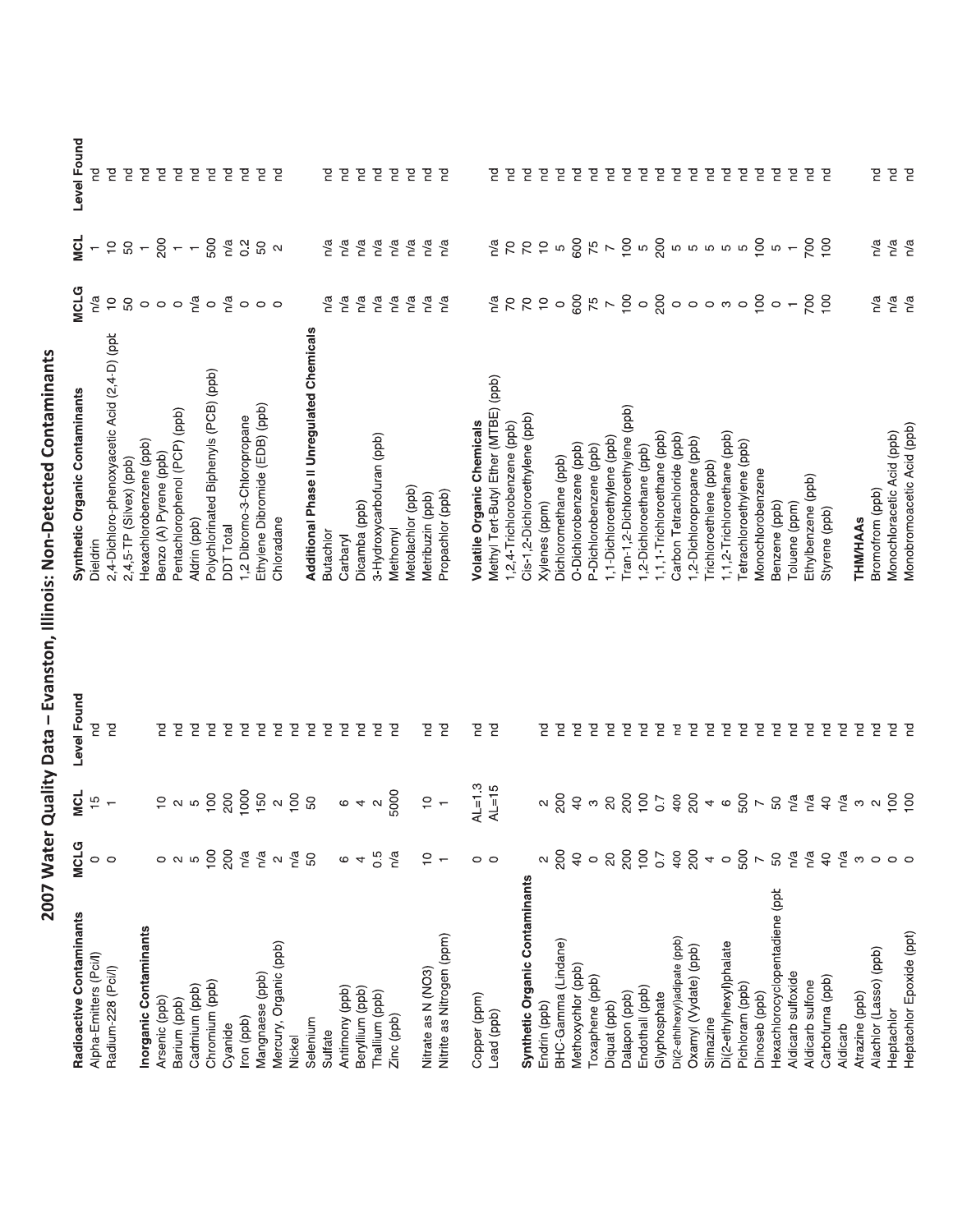

199 N. First St. \* 847-459-2670 Pavilion Senior Center is Wheeling's activity center for active adults age 55+. Access a complete listing of all our programs/activities on the village's website in Our Community/Senior Services.

# Bingo and Breakfast on 4th of July

Come out and support the Wheeling Pavilion Senior Center while having a great time and enjoying a delicious breakfast

at St. Joseph the Worker church at 181 W. Dundee Rd. on Friday, July 4th. Breakfast will start at 8:00am- Bingo to follow. Proceeds will benefit the Wheeling Pavilion Senior Center.



For more information please contact the Pavilion Senior Center at (847) 459-2670.

## The Wheeling Pavilion Senior Center will be celebrating its 23rd Anniversary on Saturday, August 23rd!

Come and enjoy hors d'oeuvres, cake, beverage, and delightful entertainment on Saturday, August 23rd from  $1 - 3$  p.m. Reservations are required. Please call the Wheeling Pavilion Senior Center at (847) 459-2670.

**Life with Parkinson's Group**- A support group for those diagnosed with Parkinson's Disease and their caregivers meets at the Wheeling Pavilion Senior Center the third Wednesday of every month from 1 - 2:30 p.m. For more information please contact Jan Christiansen, MSW at (847)-459-2670.

# An Afternoon with Horowitz

Experience the legendary pianist Vladimir Horowitz as perhaps you never have before. Composer and Music Historian Jim Kendros will share a rare video

of one of the greatest pianists of twentieth century.

Thursday, July 24th  $1 - 3$  p.m. at the Pavilion Senior Center.

Fee is \$20.

Pavilion Senior Center in cooperation with Harper College and the Wheeling Park District is pleased to present these programs. Please register at the Park District or the Pavilion.



# WHEELING PARK DISTRICT PROGRAMS FOR ALL SENIORS

Register at the Pavilion or the Park District **Chicago Architectural Cruise**

### **Thursday, July 10 10 a.m. – 5 p.m.**

See some of the greatest architecture in the world on this 90 minute cruise on the Chicago River and Lake Michigan. A great lunch at the House of Fortune in Chinatown is included. Fee is \$60 residents/ \$72 non-residents. Register at the Pavilion or the Park District



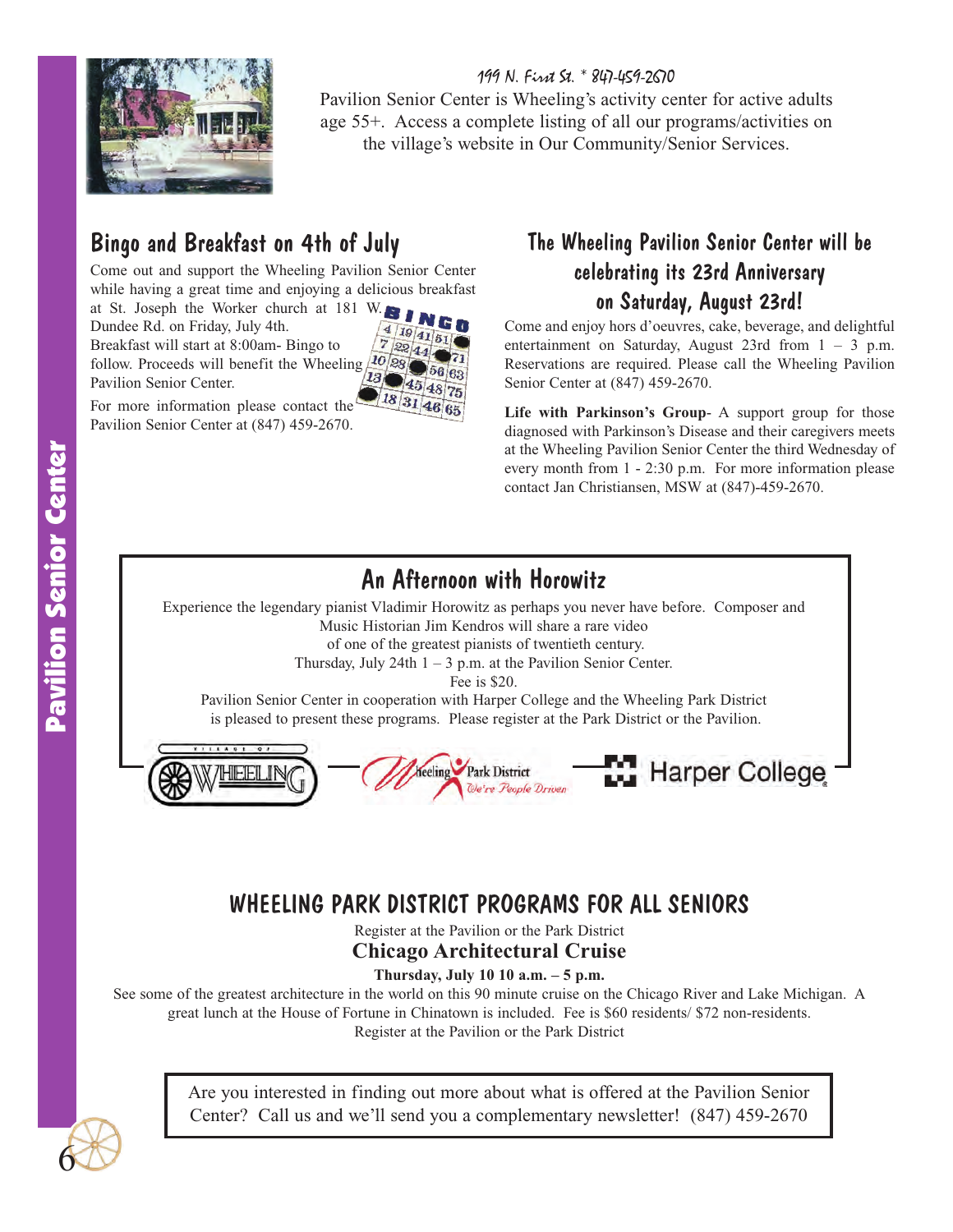# Citizen's Police Academy

The Wheeling Police Department's next Citizen's Police Academy is scheduled for April 3, 2008 to June 5, 2008. These FREE classes will meet Thursday evenings from 7 p.m. to 9:30 p.m. and will cover just about everything of interest concerning Law Enforcement in Wheeling. This course allows residents an inside look at the expertise and operations of their Police Department. Applications can be obtained from either the Police Department or online at www.wheelingil.gov. Seats are limited, so register early. Residents who want more information should contact the Crime Prevention Unit at 847- 459-2994. Instruction will take place in the Wheeling Municipal Complex at 255 W. Dundee Rd., Wheeling Illinois.





This is your opportunity to communicate with Wheeling elected officials and administrators. Your advice, suggestions, questions and opinions are appreciated and will receive a response if desired. Please complete this form, detach and return to:

> Village Manager Village of Wheeling 255 W. Dundee Road Wheeling, IL 60090

Name: Address: Phone:\_\_\_\_\_\_\_\_\_\_\_\_\_\_\_\_\_\_\_\_\_\_\_\_\_\_\_\_\_\_\_\_\_ E-Mail:

# Regularly Scheduled Meetings

### ATTEND PUBLIC **MEETINGS**

Residents are invited to attend public meetings of Village Boards and Commissions. Most meet in the Village Hall Councilroom unless otherwise noted here.

### Village Board - 1st & 3rd Mondays of the month, 7:30 p.m.

Village Board Workshop-2nd & 4th Monday of the month

Plan Commission - 2nd & 4th Thursdays of the month, 7 p.m.

### Board of Health -

4th Tuesday, every other month, 7 p.m.

### Human Rights Commission - 1st Tuesday of every fourth month, 7:15 p.m., south half of Village Hall lunchroom. Jan. 2, May 1, Sept. 4

\_\_\_\_\_\_\_\_\_\_\_\_\_\_\_\_\_\_\_\_\_\_\_\_\_\_\_\_\_\_\_\_\_\_\_\_\_\_\_\_\_\_\_\_\_\_\_\_

\_\_\_\_\_\_\_\_\_\_\_\_\_\_\_\_\_\_\_\_\_\_\_\_\_\_\_\_\_\_\_\_\_\_\_\_\_\_\_\_\_\_\_\_\_\_\_\_\_\_\_\_\_\_\_\_\_ \_\_\_\_\_\_\_\_\_\_\_\_\_\_\_\_\_\_\_\_\_\_\_\_\_\_\_\_\_\_\_\_\_\_\_\_\_\_\_\_\_\_\_\_\_\_\_\_\_\_\_\_\_\_\_\_\_ \_\_\_\_\_\_\_\_\_\_\_\_\_\_\_\_\_\_\_\_\_\_\_\_\_\_\_\_\_\_\_\_\_\_\_\_\_\_\_\_\_\_\_\_\_\_\_\_\_\_\_\_\_\_\_\_\_ \_\_\_\_\_\_\_\_\_\_\_\_\_\_\_\_\_\_\_\_\_\_\_\_\_\_\_\_\_\_\_\_\_\_\_\_\_\_\_\_\_\_\_\_\_\_\_\_\_\_\_\_\_\_\_\_\_ \_\_\_\_\_\_\_\_\_\_\_\_\_\_\_\_\_\_\_\_\_\_\_\_\_\_\_\_\_\_\_\_\_\_\_\_\_\_\_\_\_\_\_\_\_\_\_\_\_\_\_\_\_\_\_\_\_ \_\_\_\_\_\_\_\_\_\_\_\_\_\_\_\_\_\_\_\_\_\_\_\_\_\_\_\_\_\_\_\_\_\_\_\_\_\_\_\_\_\_\_\_\_\_\_\_\_\_\_\_\_\_\_\_\_ \_\_\_\_\_\_\_\_\_\_\_\_\_\_\_\_\_\_\_\_\_\_\_\_\_\_\_\_\_\_\_\_\_\_\_\_\_\_\_\_\_\_\_\_\_\_\_\_\_\_\_\_\_\_\_\_\_ \_\_\_\_\_\_\_\_\_\_\_\_\_\_\_\_\_\_\_\_\_\_\_\_\_\_\_\_\_\_\_\_\_\_\_\_\_\_\_\_\_\_\_\_\_\_\_\_\_\_\_\_\_\_\_\_\_ \_\_\_\_\_\_\_\_\_\_\_\_\_\_\_\_\_\_\_\_\_\_\_\_\_\_\_\_\_\_\_\_\_\_\_\_\_\_\_\_\_\_\_\_\_\_\_\_\_\_\_\_\_\_\_\_\_

> Senior Citizens Commission - 3rd Monday of the month, 10 a.m., south half of Village Hall lunchroom

Fire and Police Commission - 3rd Wednesday of the Month, 2 p.m., Fire Department Training Room

### Chicago Executive Airport-3rd Wednesday each month, 6:30 p.m., Airport Offices, 1020 S. Plant Road.

Chicago Executive Airport PACE **Committee** 

Last Thursday of each month 7pm, Airport Offices 1020 S. Plant Rd

### Beat Meetings -

East Meeting will be the 2nd Wednesday of each month. West Meeting will be the 4th Wednesday of each month.